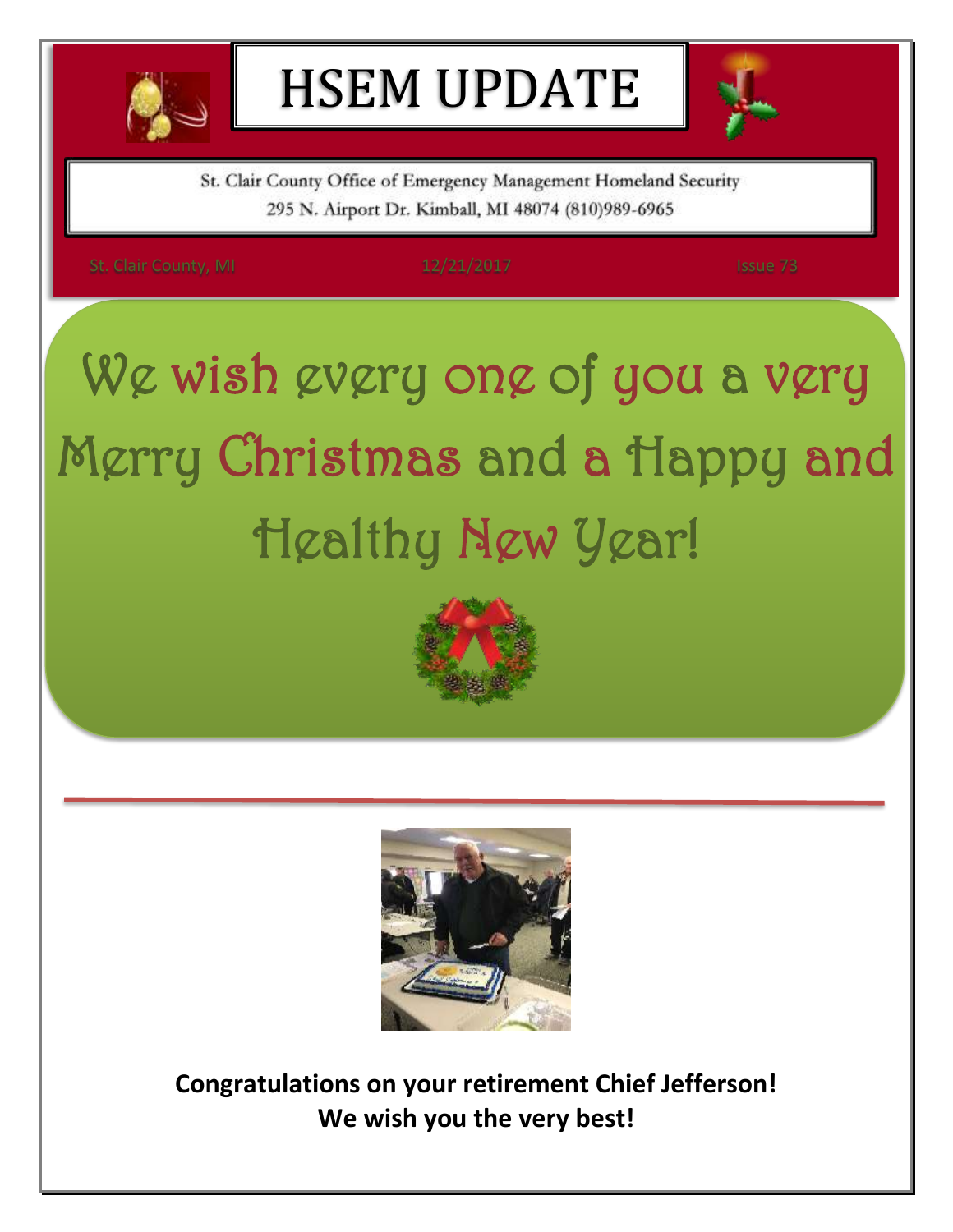## **Attention School Personnel, EMS Providers, Fire Service, and Law Enforcement**

### **This Course is For You:**





### **Understanding and Planning for School Bomb Incident (AWR-132)**

This four-hour awareness level course provides participants with the language and tools required to effectively assess school bomb incident response plans and guide recommendations. The course identifies the factors involved in school bomb threats; critical response actions based on scenario types; the primary components of an improvised explosive device; and critical components of a school bomb related response plan. This class is for the following disciplines:

- School Personnel
- Emergency Medical Services
- Fire Service
- Law Enforcement

If you have a MI-Train Account, please go to the website at mi.train.org.

- Enter you login name and password and select the Login button
- At the top right of the page, in the box that says Search by Keyword or Course ID, type 1052736 and then select the magnifying glass
- Click the course title **Understanding and Planning for School Bomb Incident (AWR-132)**
- Select the registration tab
- Select the register button associated with the proper session
- You will receive a message you have registered for the course

If you don't have a MI Train account or have any questions, please contact Nikki Falk at 810.989.6329 or via email at [nfalk@stclaircounty.org](mailto:nfalk@stclaircounty.org)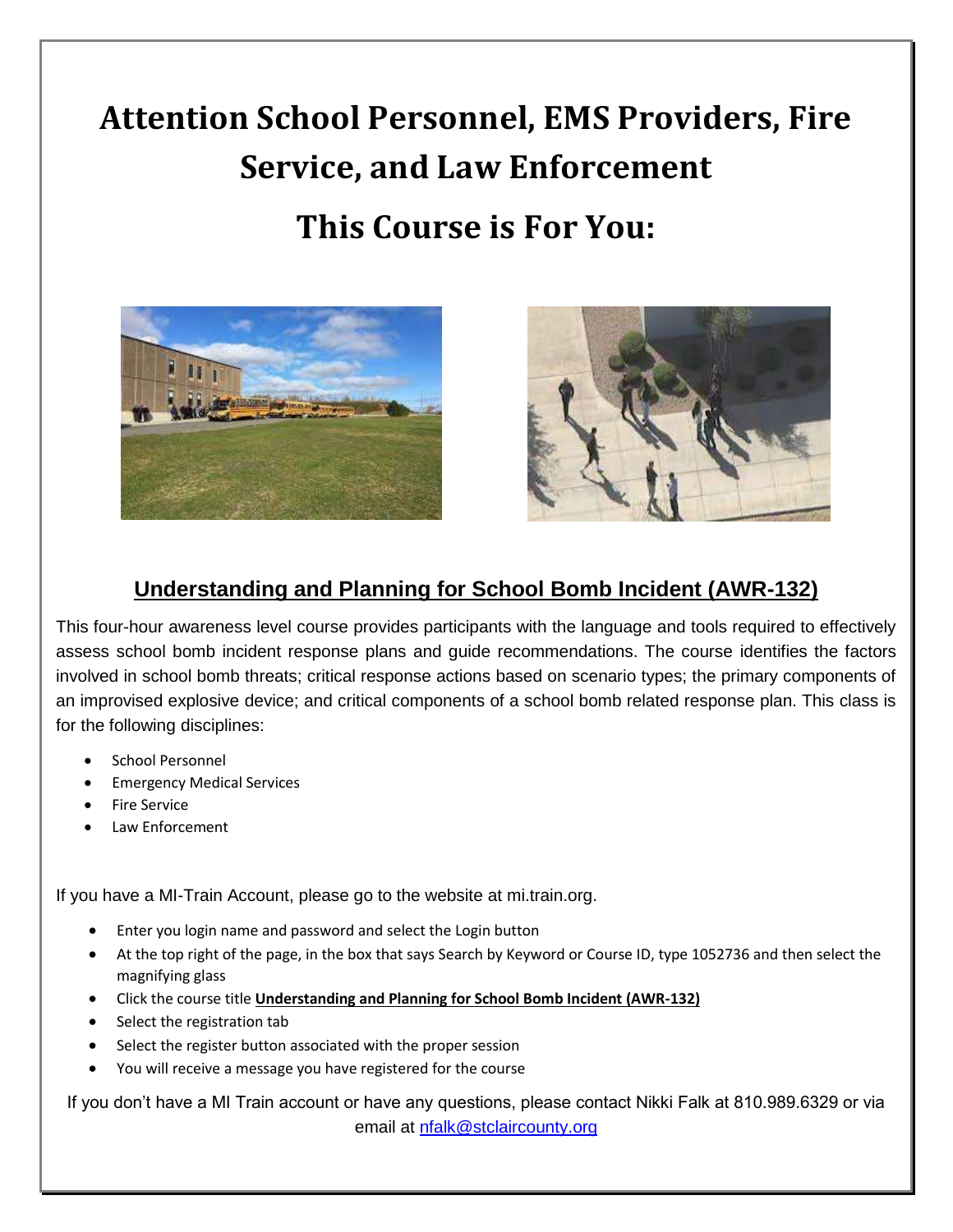



### **"We can't help everyone, but everyone can help someone."**

*Ronald Reagan*

This quote from Ronald Reagan is so true. Many think that, well first, that it will never happen to them, and second, that it won't happen in their area, and 3<sup>rd</sup> if it does happen there will be some 1<sup>st</sup> Responder to help. This is just not realistic. It can happen to anyone at any time in any place and if it is something big all resources will be taxed and may not be able to respond in a timely manner.

It could be weather related, a crime of some sort, or a traffic accident to name a few. Some examples recently include the church shooting in Texas, this could never happen in church of all places, or the crazed gunman in Las Vegas, shooting up a concert where people gathered to have fun and listen to music, or the vehicles that drove into a crowd just walking down a sidewalk, or maybe a thunderstorm that just unleashed a massive tornado without warning. In Joplin, MO that is exactly what happened and without notice it completely demolished their entire town.

One answer that we have developed is a Community Emergency Ready Team. Anyone can go through this training. We are offering a Law Enforcement Citizens Academy, a Fire/EMS Citizens Academy, and an Emergency Management Citizens Academy. Once you have gone through the Academy Training of your choice, you may choose to keep the information you learned to yourself or become a team member. If this something you would be interested in call 810-989-6965 or email [emergencymangagement@stclaircounty.org](mailto:emergencymangagement@stclaircounty.org)







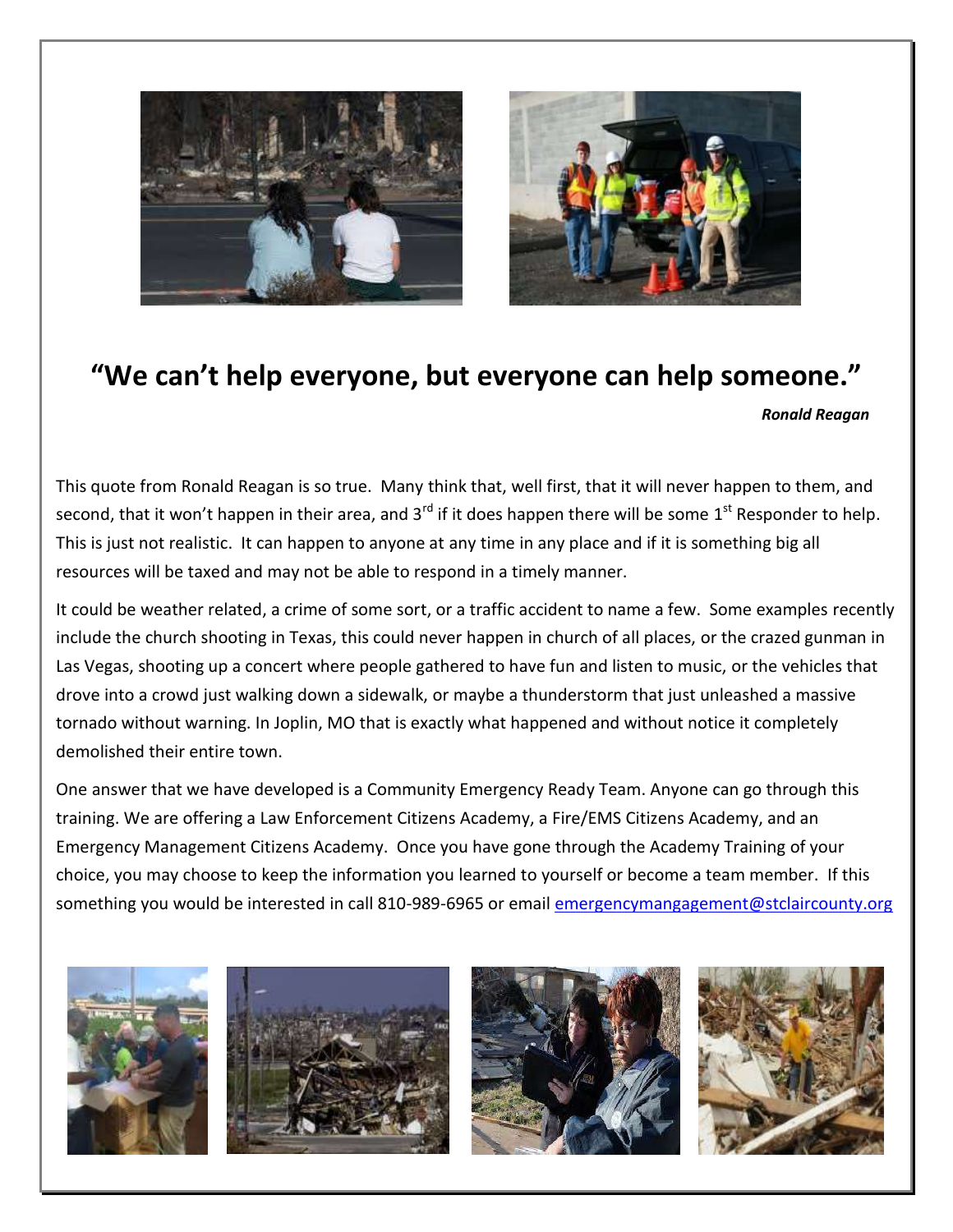

#### **GOAL FOR DECEMBER:** Be prepared to give first aid while waiting for an ambulance.

An emergency can happen at any time and any place. Many public places have a first aid kit, oxygen, or an AED (automated external defibrillator) to treat people. These items can only save lives if someone knows how to use them. Actions you take in the first few minutes after an injury or other medical incident may save someone's life. For more information check out:<http://do1thing.com/>

### **Tasks:**

 **Know what to do while waiting for an ambulance to arrive.**

 **Make or buy first aid kits for your home and car.**

 **Take training in first aid, CPR, AED, and/or pet first aid.**

### Pilgrim Lutheran Ready Congregation Project

As part of the Ready Congregation campaign, members of Pilgrim Lutheran Church were given literature packets on emergency preparedness for the home as part of Emergency Preparedness month in September. The Pilgrim Lutheran Men's Club took this packet of information and then took it upon themselves to create emergency preparedness buckets for members of our church. So far around 20 of the kits have been made and distributed to various households. The Men's Club will continue to make and distribute the kits as needed for the members of the church.

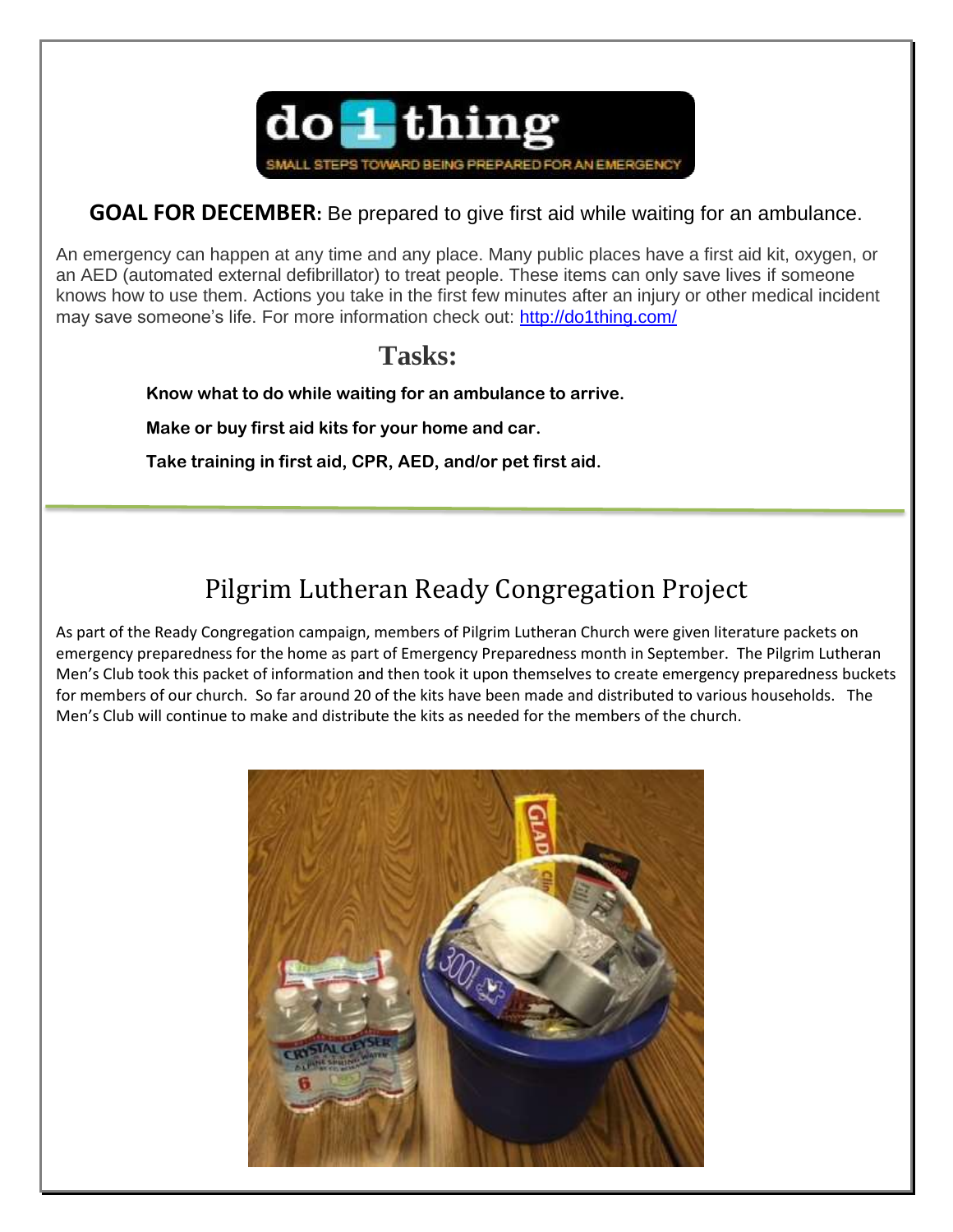# **Winter Safety Tips**

#### **PREPARING FOR A WINTER STORM**

#### **At home:**

- Keep handy a battery-powered flashlight, National Oceanic and Atmospheric Administration (NOAA) weather radio and portable radio, extra food (canned or dried food is best), can opener, and bottled water (at least 3 gallons per person). Fully charge all mobile and home telephones.
- Make sure each member of the household has a warm coat, gloves, hat and water-resistant boots. Ensure extra blankets and heavy clothes are available.
- Keep on hand items for infant, elderly or disabled family members.
- Keep on hand items for your pets. Animals feel the effects of wind chill. Be sure to have suitable shelter with food and water.
- Be aware of potential fire and carbon monoxide hazards if you plan to use an emergency heating source such as a fireplace, wood stove or space heater. (See Heat Sources Safety page later in this packet)

#### **Outside:**

- Avoid overexertion, such as shoveling heavy snow, pushing a car, or walking in deep snow. Sweating could lead to chill and hypothermia, and abnormally low body temperatures. Cold weather also puts extra strain on the heart, so the elderly and those with heart conditions should be especially cautious when out in the cold.
- Walk carefully on snowy, icy sidewalks.
- Wear loose-fitting, lightweight warm clothing in layers, with a waterproof outer layer. Wear a wool hat, mittens.
- Keep your clothes dry. Change wet socks and clothing quickly to prevent loss of body heat.
- Understand the hazards of wind chill. As wind speed increases, heat is carried away from a person's body more rapidly which could lead to severe hypothermia.

#### **Automotive Preparedness:**

- Be sure the vehicle is winterized by late fall. This includes having the proper mix of antifreeze and water in the cooling system, topping off the windshield washing solution, and checking the tire treads. Have a mechanic check the belts, hoses, tires, battery, and coolant.
- Keep the fuel tank near full, as low fuel levels can cause condensation to form, degrading fuel quality and possibly causing the fuel line to freeze. Additionally, gas stations may be closed during a severe winter storm, so it is wise to fill up if storm warnings are being broadcasted.
- Prepare an Auto Emergency Preparedness kit. Your car should always be equipped with emergency supplies. Keep the following items stored in a portable container:
	- $\triangleright$  A small battery powered radio (AM is sufficient) and extra batteries
	- $\triangleright$  Flashlight with extra batteries
	- $\triangleright$  Cellular phone / Phone book and phone list / Cell phone charger or spare battery pack
	- $\triangleright$  Windshield scraper
	- $\blacktriangleright$  Jumper cables
	- $\triangleright$  Fire extinguisher
	- Maps / GPS Unit
	- $\triangleright$  Blanket and extra clothes
	- $\triangleright$  Flares
	- $\triangleright$  Bottled water and non-perishable high energy foods.
	- $\triangleright$  First aid kit
	- $\triangleright$  Tire repair kit and pump
	- $\triangleright$  Tow chain or rope and Shovel
	- $\triangleright$  De-icer and extra antifreeze
	- > "Call Police" or other "Help" sign